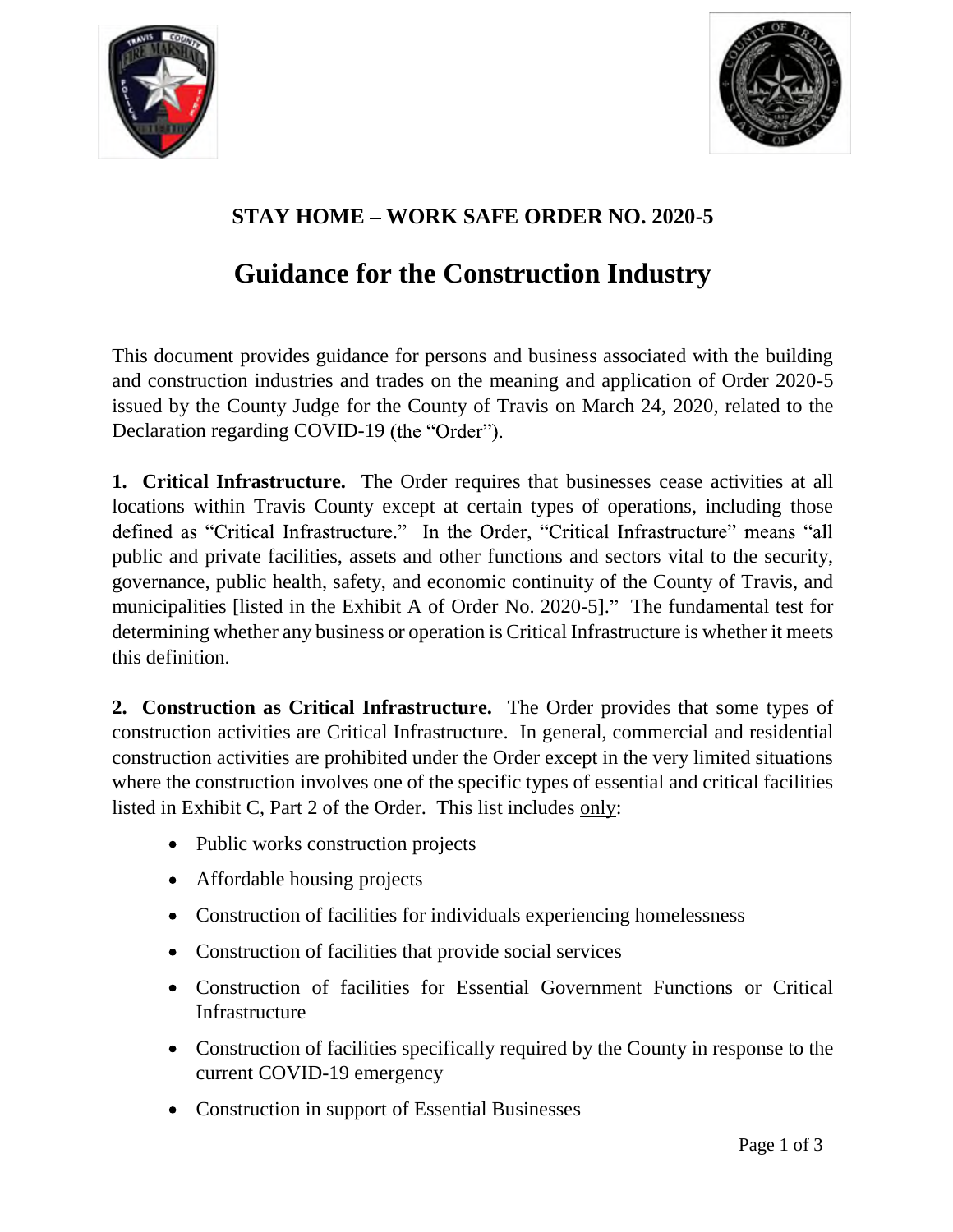For purposes of clarification, "construction in support" refers to necessary repairs and maintenance for the essential business to safely remain open and operational. Additionally, if part of a construction project falls within one of the listed categories above, but the project also includes other construction activities at the same site that do not fall within one of these categories, all construction activities at the project will be deemed to meet the definition of Critical Infrastructure under the Order.

**3. Requirements for Construction Businesses and Activities.** For construction activities that fall within one of the Critical Infrastructure categories listed above, all employers involved in the construction activity must follow the requirements in Exhibits B and C of the Order.

**4. Transition Time.** The Order becomes effective for all Travis County businesses, including the municipalities listed in Exhibit A of Order 2020-5 within Travis County, and activities as of 11:59 p.m. on March  $27$ ,  $2020$ . However, recognizing that many construction sites and projects require a period of time to close down safely, the County will not cite a construction business or operator for a violation of the Order occurring prior to 11:59 p.m. on March  $30$  if the business or operator can demonstrate that all activities after the effective date of the Order were undertaken to close down the construction project or activity as safely and quickly as possible.

- **5.** Residential and commercial construction ARE PROHIBITED under the Order.
- **6.** The County Order does not apply to State or Federal projects, employees, facilities.

\* \* \* \*